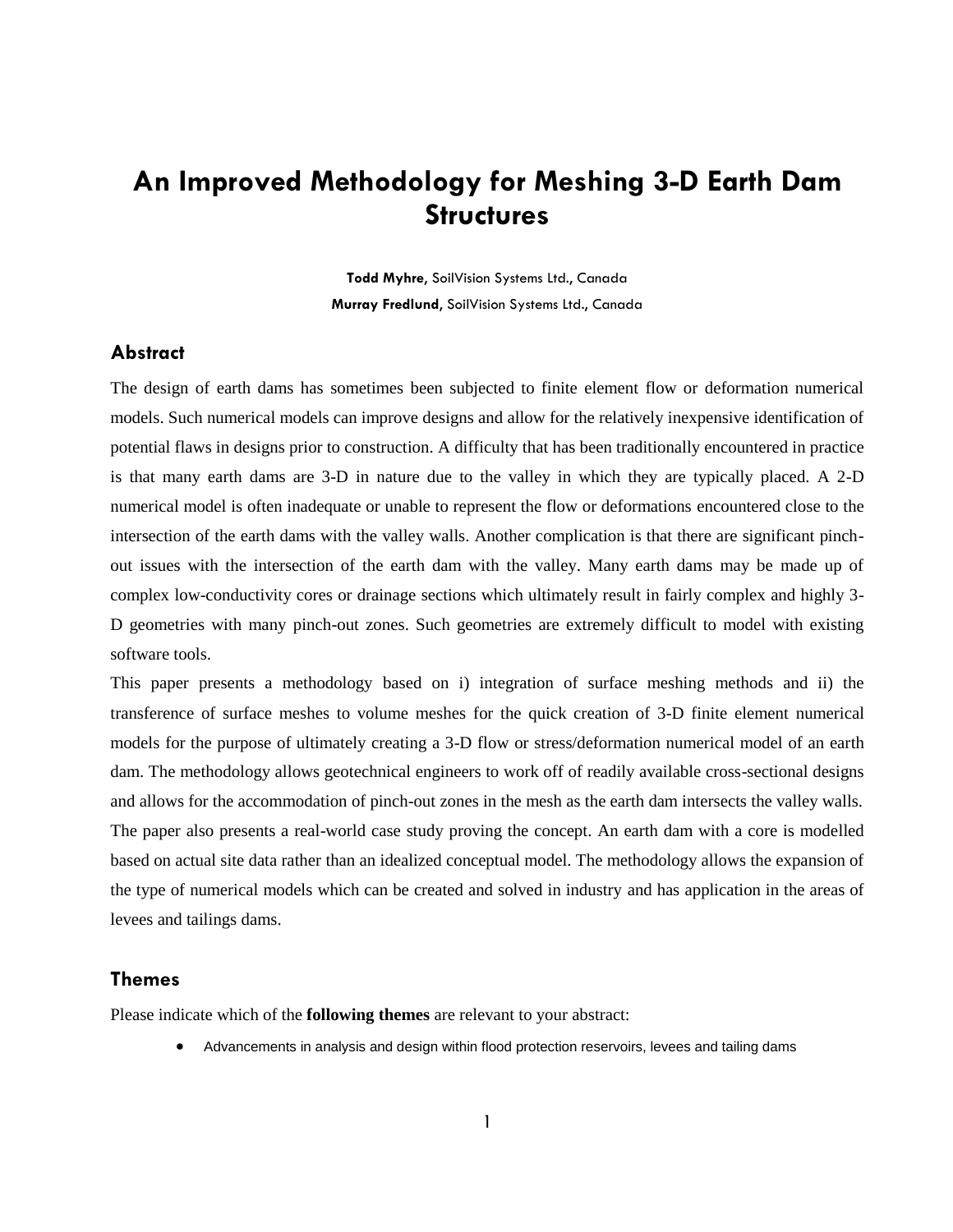# **Main body of the paper**

# **Introduction**

Numerical analysis of earth dam structures has become common in the past few decades. Such numerical analysis is typically performed related to issues of i) seepage through the earth structure, ii) slope stability analysis, or iii) response to seismic events. The analysis may be in terms of finite element, finite difference or limit equilibrium analysis. The common industry practice has been to analyze a 2-D section at the midpoint of a dam in a valley. This practice has been found to ignore a number of numerical effects such as the following:

- What about lateral seepage around the abutments?
- What about accounting for 3-D slope stability of the earth dam?
- Has the 3-D stability of the abutments been properly analyzed?
- Are there 3-D seismic effects that need to be considered?

Therefore there has been a recent focus on the consideration of 3-D effects on the analysis of earth dam structures in numerical models. A common limitation of such analysis is that the constructed profile of a typical earth dam may be somewhat complex. It also becomes complex to ensure that the earth dam layers properly splice into the existing valley walls. These types of pinch-outs must be determined exactly in a 3-D numerical model or there are subsequent meshing errors.

3-D finite element numerical models make use of grids to define 3-D surfaces. The difficulties of this approach are as follows:

**Bent quad issue**: Any quadrilateral unit in a grid can be "bent" by definition. The four corner points may not define a perfectly flat plane. Therefore when designing where two grids pinch out there may be inherent ambiguity. This can lead to meshing issues.

**Near-vertical surfaces**: Grids do not handle the definition of near vertical surfaces well and this can cause issues for the definition of certain zones in a typical earth dam.

Experience from previous numerical models at SoilVision Systems Ltd. has determined that often the creation of proper 3-D geometry can be the bulk of the time in creating a 3-D numerical model. A more optimal approach is through the use of triangulated surfaces which are subsequently converted to 3-D volume meshes. This allows creation of a well-defined 3-D volume which can be subsequently utilized in either a flow, seismic, or slope stability numerical model. This paper demonstrates the use of the SVDESIGNER conceptual model builder tool to speed design of an earth dam in a valley numerical model. In this case the Sainte Marguerite dam is utilized as an example in which to test the creation of a volume mesh for subsequent use in a 3-D numerical modeling tool.

## **Case Study – SNC Lavalin Earth Dam**

The Sainte Marguerite-3 (SM-3) Complex is among the largest hydroelectric projects in eastern Canada. The Complex is located some 90 km from the mouth of the Sainte-Marguerite River, a 280 km long river that empties into the St. Lawrence River near Sept-Îles, Quebec. Two small privately owned power stations are located near the river mouth: Sainte-Marguerite-1 (8.5 megawatt (MW)), which belongs to Hydrowatt, and Sainte-Marguerite-2 (18 MW), operated by Gulf Power. To meet Quebec's energy needs, Hydro-Québec started building an 882 MW hydroelectric generating station on the Sainte-Marguerite River in 1994. The works include a 171 m high earth and rockfill dam, a three-gate spillway, an 8 km headrace tunnel, and a two-unit underground power-house. Construction of the dam required the excavation of a 900 m long diversion tunnel and the construction of an upstream cofferdam. The project develops a total hydraulic head of 330 m, of which ~180 m are in the 13 km of rapids from the dam toe to the powerhouse tailrace. Filling the reservoir started in the spring of 1998 (i.e., before the dam construction was finished) and was completed in the autumn of 2002. A 140 km long reservoir was created with a depth of 120 m near the dam toe. The reservoir follows a jagged course and its width varies from a few hundred metres to 10 km over its length. The project was completed in 2002 and power generation started in 2003.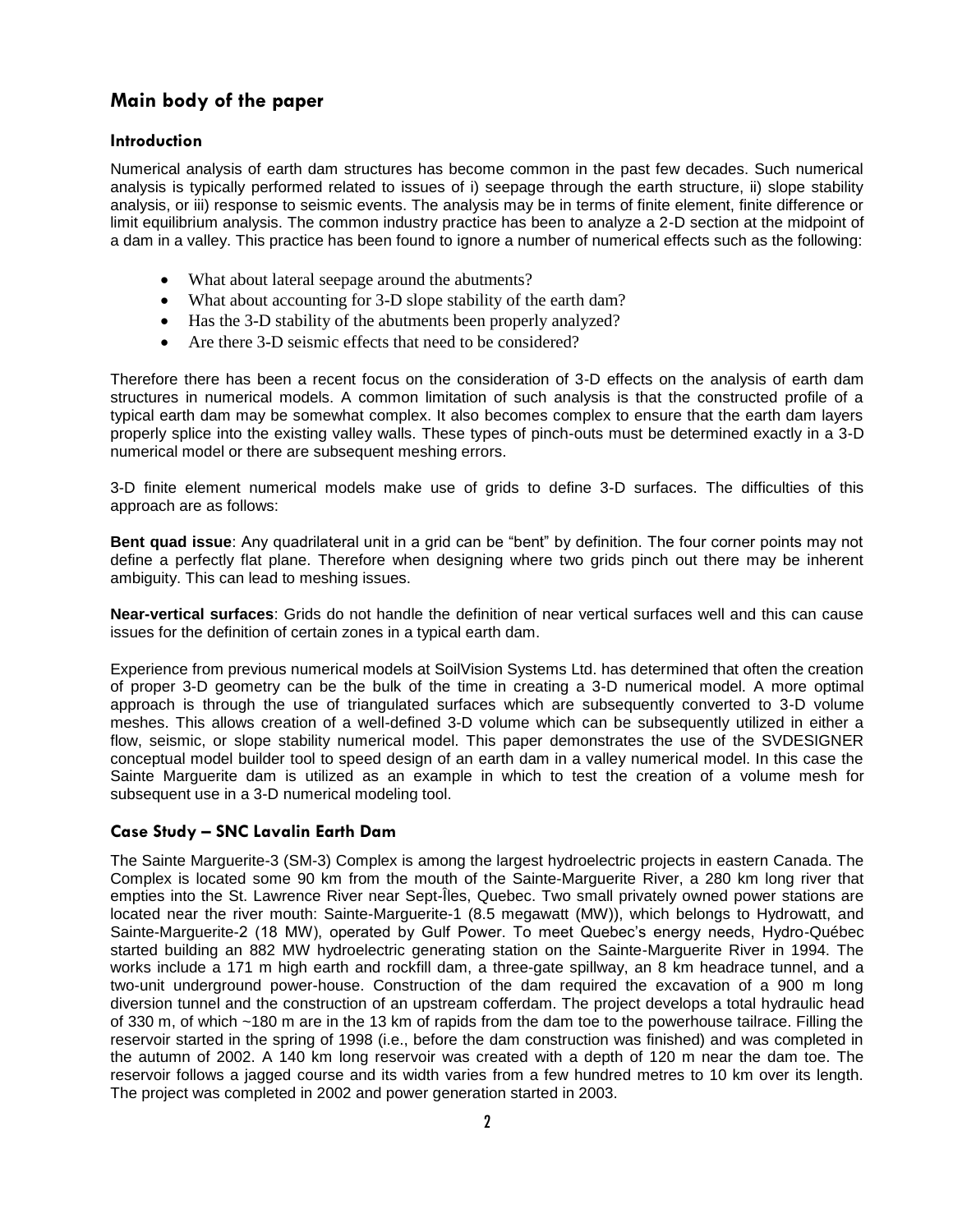In this paper, a process is demonstrated to develop a high quality, three-dimensional tetrahedral mesh of the SM-3 Complex. Subsequent papers would examine the use of this model to model flow or stress/deformation situations.

#### **Conceptual Model Building Process**

Models are built using stacked layers. Each layer contains a single material type. Boundaries between layers are called surfaces. The surface is a well-formed unbroken triangular mesh (often called a TIN). Surfaces may touch but must not overlap each other. Layers can be sliced vertically into distinct sections by defining one or more 2-D polygons in plan view, which are then used to create vertical side walls that act as pinch-out boundaries.

Pinch-outs are the intersections between two or more layers that typically contain different materials. They can also be used to eliminate meshing problems by aligning tetrahedral elements. It will typically lead to a faster analysis by reducing the number of mesh nodes required in the final model. Region boundaries must align with these pinch-out boundaries.



**Figure 1. Illustration of layer/region concept in software Why use a Triangular Mesh (TIN)?**

A key improvement in this modeling process is the use of a TIN instead of a regular or irregular grid. By using a TIN, the accuracy of the surfaces being modeled is improved due to the removal of the requirement to align elevation values along grid lines. However, it is still important to balance the level of detail desired with the requirement to generate the tetrahedral mesh (discussed later), and eventually solve the model, in finite time.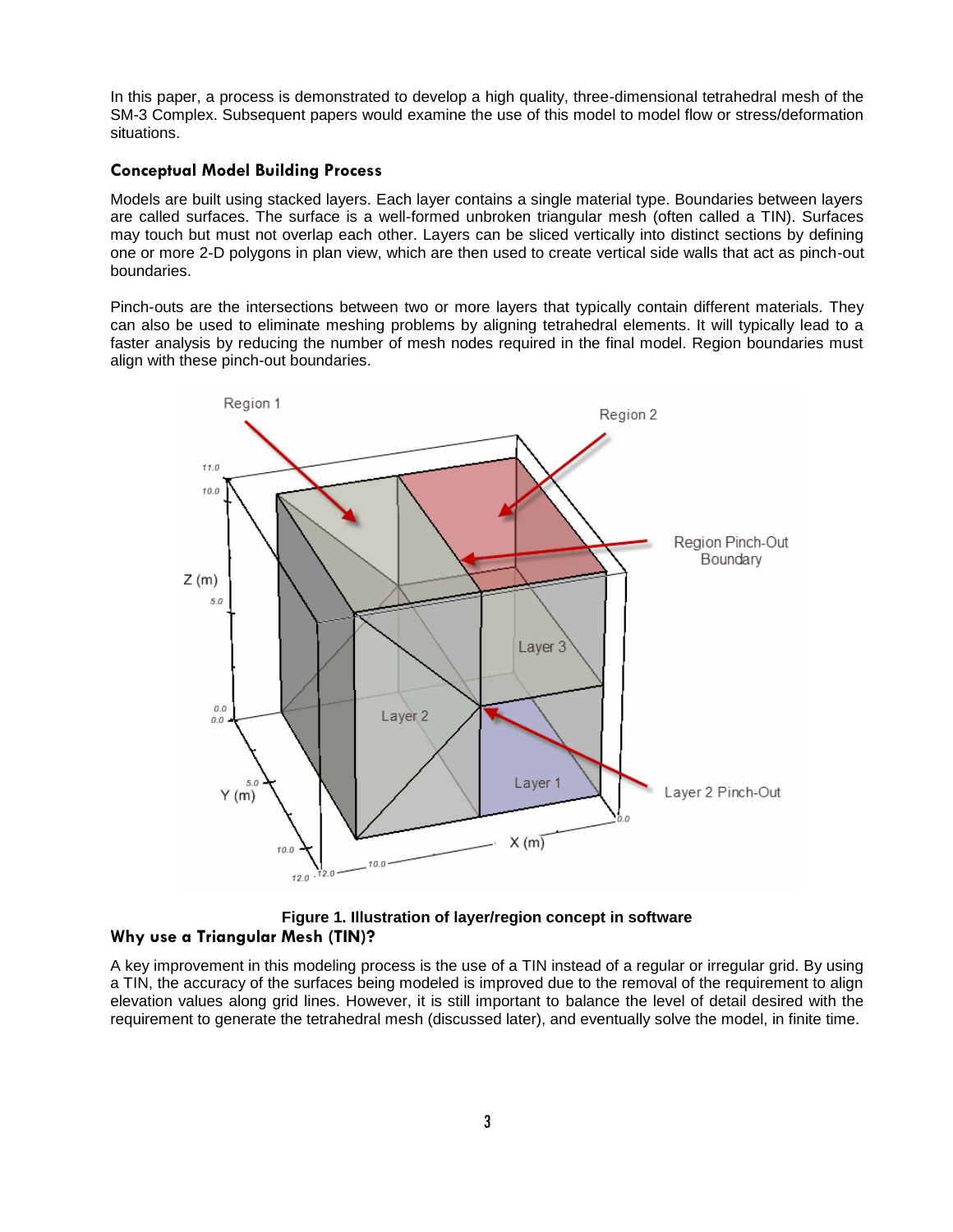## **Model Creation Steps**

Each layer is defined as a boundary is created as a TIN to create the model. Intersection calculations are used to calculate a TIN that precisely joins together the pieces that comprise it. The boundaries are then ordered by height, and bounding polygons are added to create the final layers. The resulting model is then meshed to create the final tetrahedral mesh.

#### *Step 1: Import the Ground Surface*

The ground surface is imported as a set of contour polylines, stored in a DXF file. A TIN is then created from the contour lines, by group selecting the contour lines to merge together into a single surface mesh. A process known as Delunay Triangulation is used to join these contour lines together, with the contour line segments used as boundaries to ensure accuracy of the mesh. This extra step is a significant improvement over the data loss incurred by using Kriging and relying on point values to determine the overall shape of the surface.





The DXF file used in the previous step also contains an earth dam 2-D cross-section. This cross-section data is also imported into the new model. A cross-section template is then created from the imported polylines and a specified projection plane. The width of the dam is defined as a single line segment of constant elevation. This information is then used to generate the surface "fragments" that comprise the dam. Each fragment then defines the desired surfaces.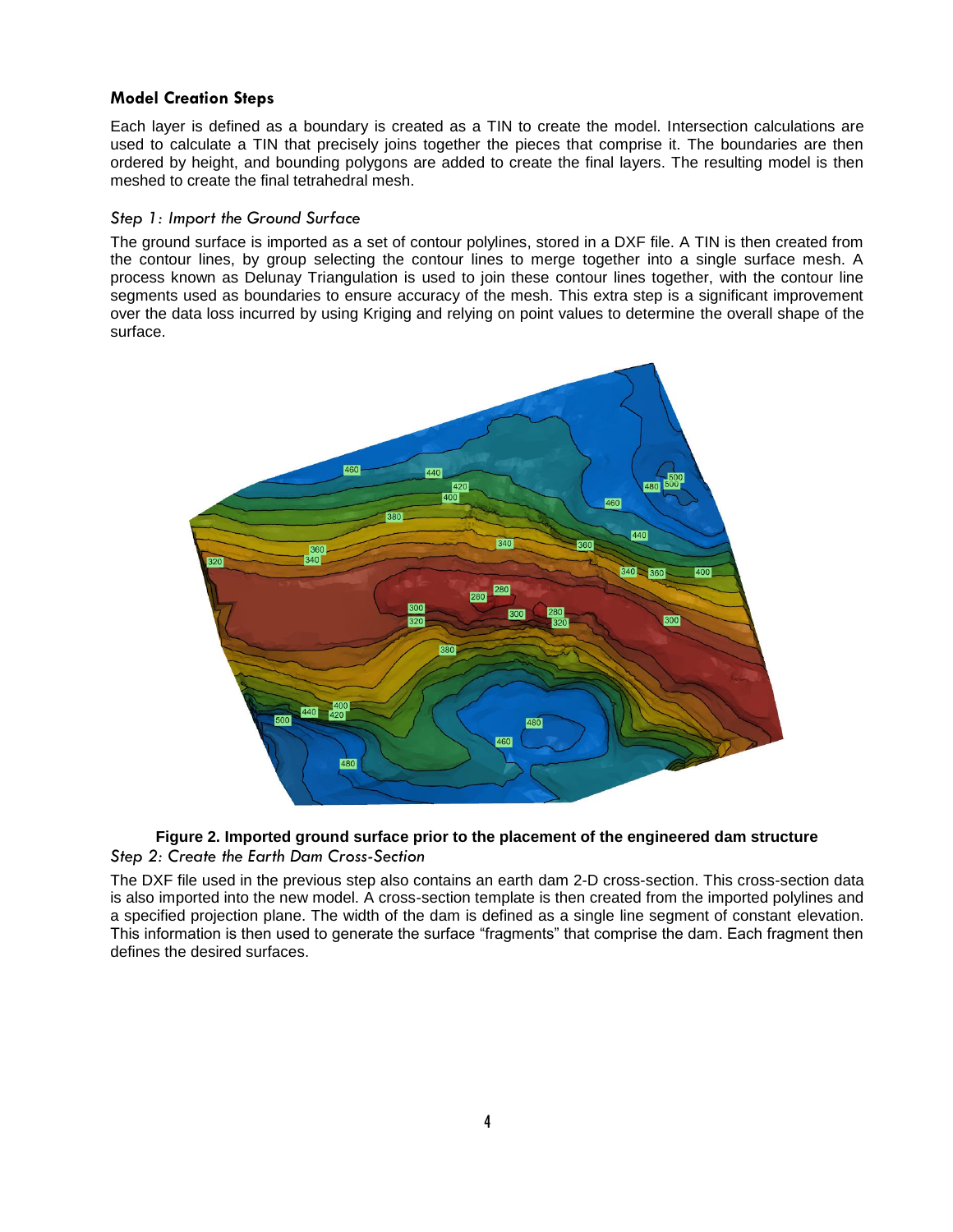

#### **Figure 3. Cross-section of the designed earth dam**

#### *Step 3: Defining Intersections Between Surfaces*

Each surface is built by adding the area of one part of the earth dam on top of the area below it. This is accomplished by using the intersection tool, which creates a new TIN by merging together the information from the two original TINs. This almost always requires new triangles to be added to account for the intersection lines formed where the two surfaces intersect one another, and for elevation data to be calculated at these new intersection points.

The earth dam contains four surfaces; therefore, the above process will be repeated to create four TINs. These four TINs, plus the original ground surface and a flat bottom surface, are used as the basis of the earth dam layers.



**Figure 4. Earth dam inner core extruded and intersected with the valley surface**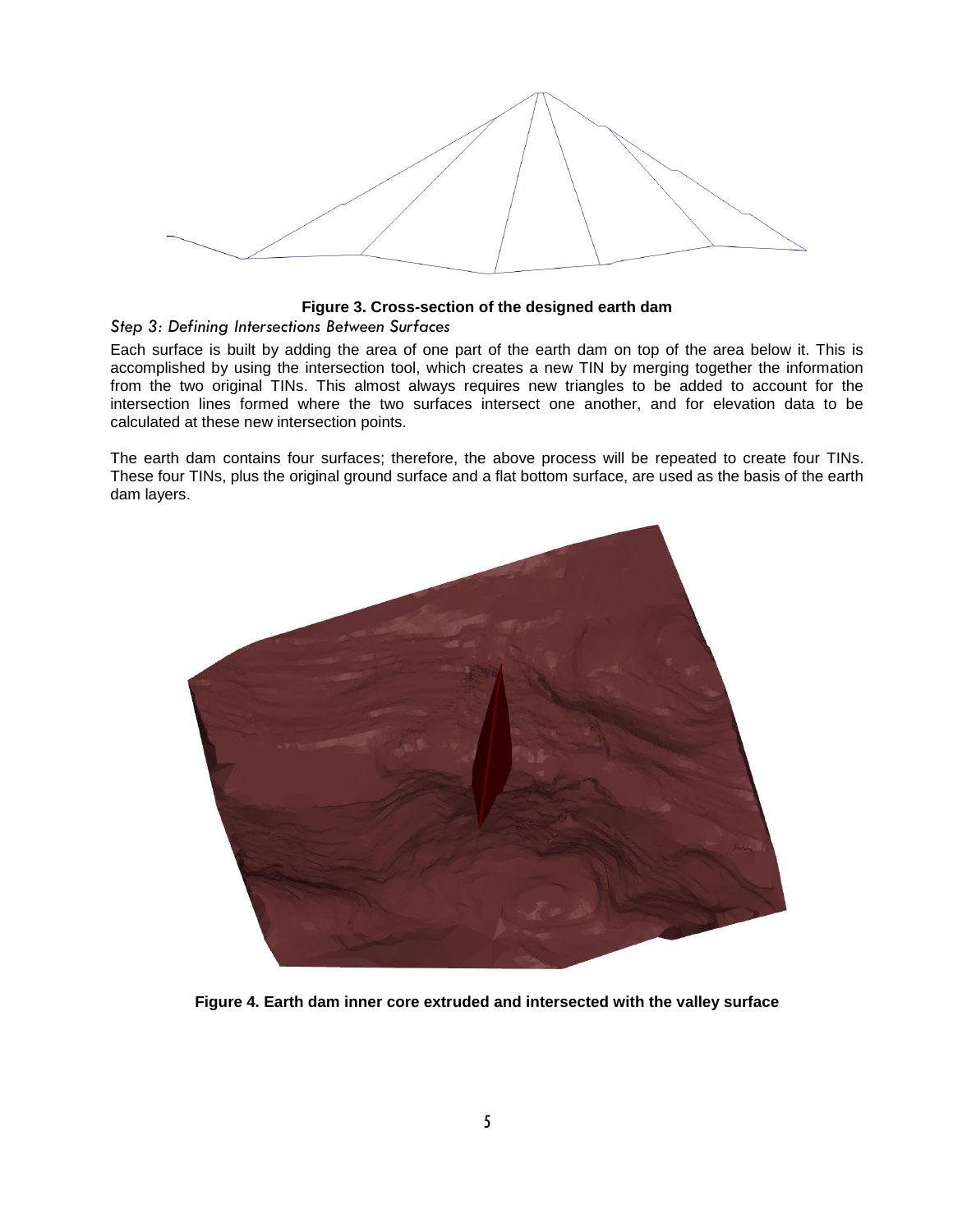

**Figure 5. Earth dam outer core extruded and intersected with the valley surface**



**Figure 6. Exterior of the finalized earth dam in the valley**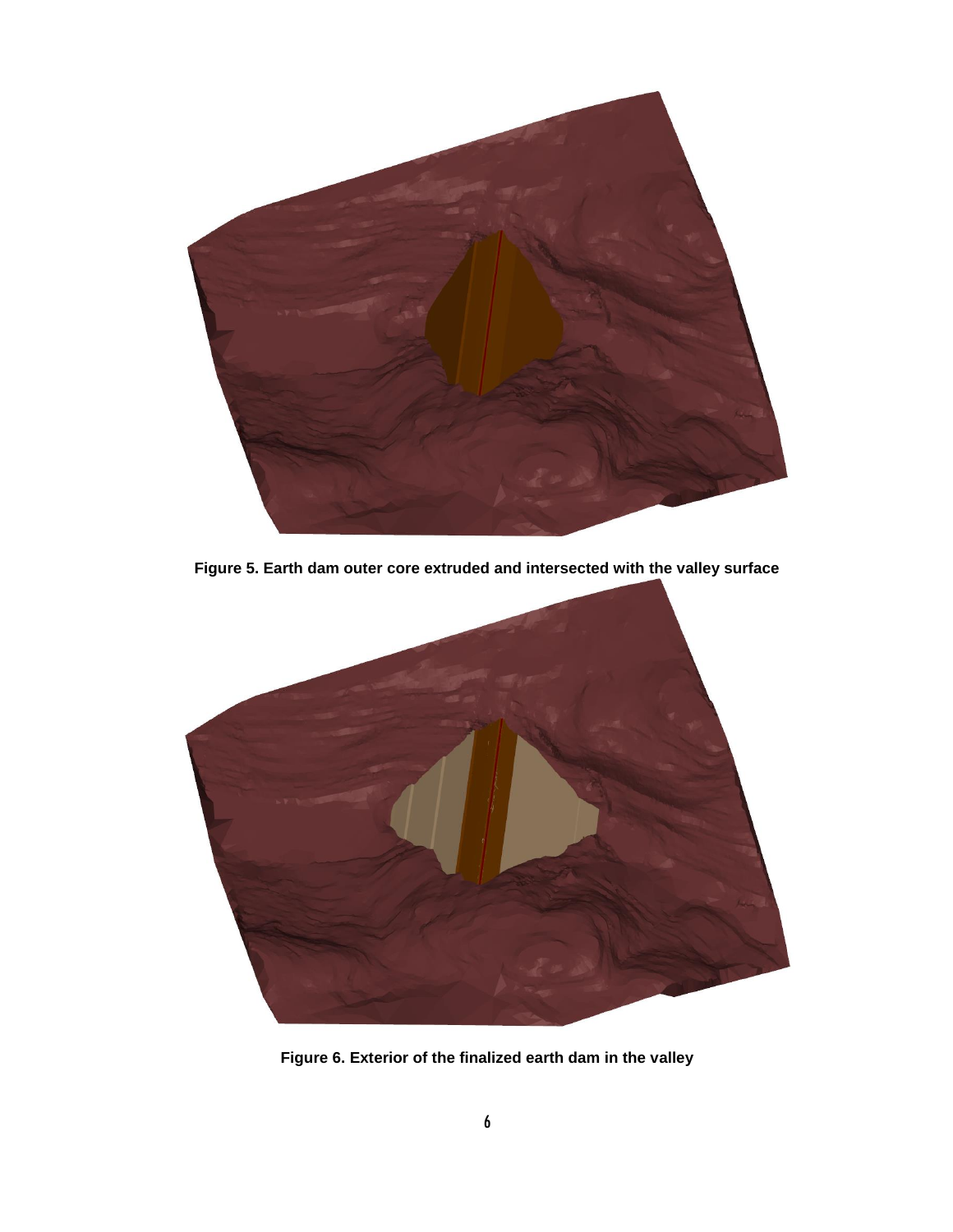#### *Step 4: Define Layer Bounding Regions*

Two bounding polygons are defined to ensure that a separate material can be applied to the earth dam separately from the surrounding ground. The outer polygon is created directly from the imported ground surface. The inner polygon is created directly from the earth dam surface, as stored before its use to create the surface intersections above. Once created, these polygons are converted to regions, which cut through every surface to form each layer.

## **Final Conceptual Model**

It is now possible to create the final conceptual model. The six surfaces are selected and placed in the correct order, and the two regions are selected, with the outer region listed first. The final result is then created and can be reviewed for accuracy.

It can be seen from the sliced view (Figure 9) that the zones of the earth dam are properly preserved in the numerical model. It can also be noted that the correct location of the pinch-out zones where the earth dam meets the valley walls have been mathematically determined exactly.

The conceptual model at this point then can be exported to either a finite element or a limit equilibrium 3-D software program for subsequent analysis. The geometry is well-defined and the manipulation of geometry has happened with a streamlined and efficient process.



**Figure 7. Sliced view of final conceptual model**